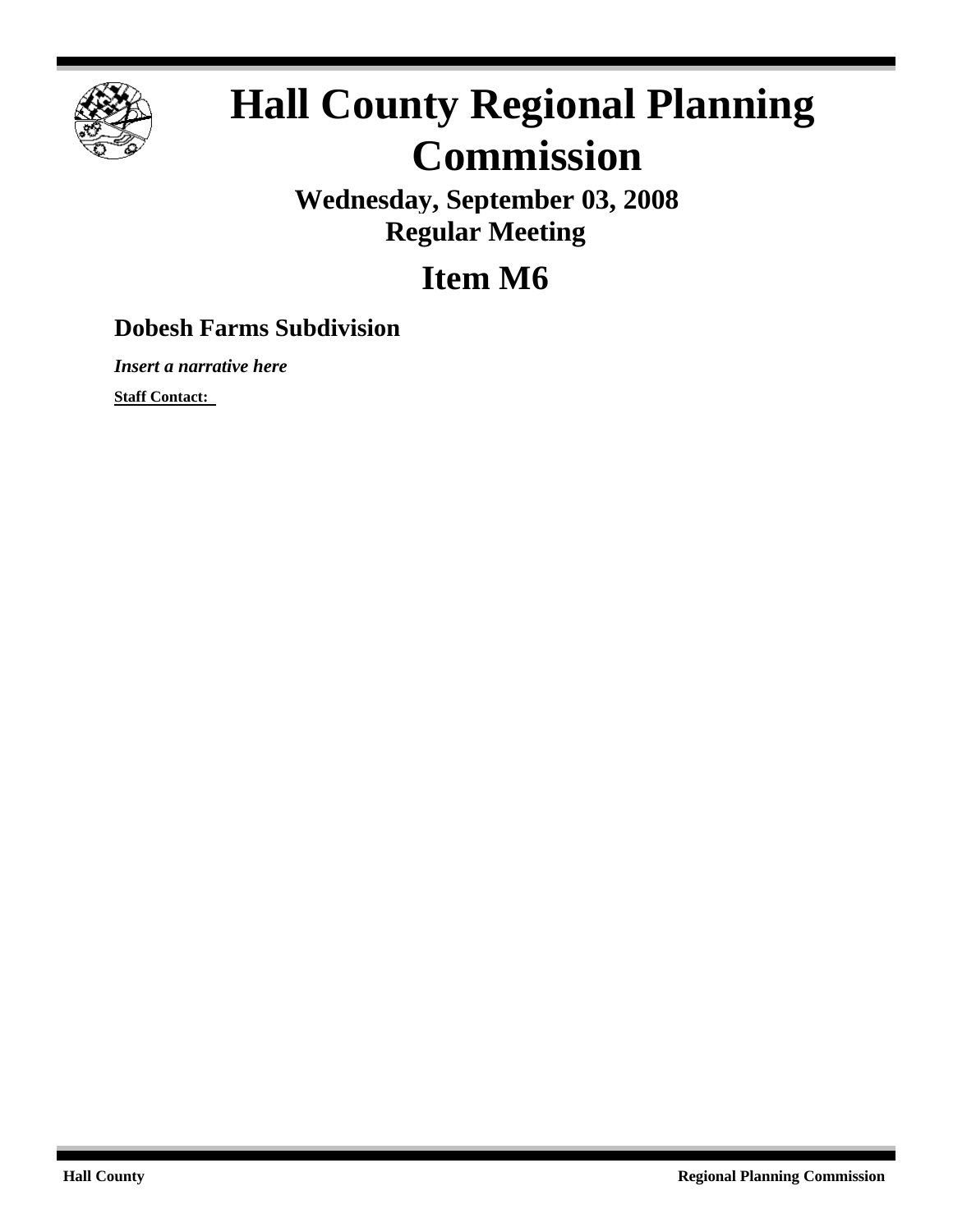August 22, 2008

Dear Members of the Board:

## **RE: Final Plat – Dobesh Farms Subdivision**

For reasons of Section 19-923 Revised Statues of Nebraska, as amended, there is herewith submitted a final plat of Dobesh Farms Subdivision, located west of Schauppsville Road and east of 110<sup>th</sup> Rd., and between Schimmer Drive and Husker Hwy., Grand Island, Hall County, Nebraska.

This final plat proposes to create 1 lot on a tract of land comprising a part of the Southeast Quarter (SE1/4) of Section Thirty Four (34), Township Eleven (11) North, Range Eleven (11) West of the 6<sup>th'</sup> P.M., in Hall County, Nebraska. This land consists of approximately 1.351 acres.

You are hereby notified that the Regional Planning Commission will consider this final plat at the next meeting that will be held at 6:00 p.m. on September 3, 2008 in the Council Chambers located in Grand Island's City Hall.

Sincerely,

Chad Nabity, AICP Planning Director

cc: Director of Public Works Director of Building Inspections Manager of Postal Operations Benjamin & Associates INC.

This letter was sent to the following School Districts 1R, 2, 3, 8, 12, 19, 82, 83, 100, 126.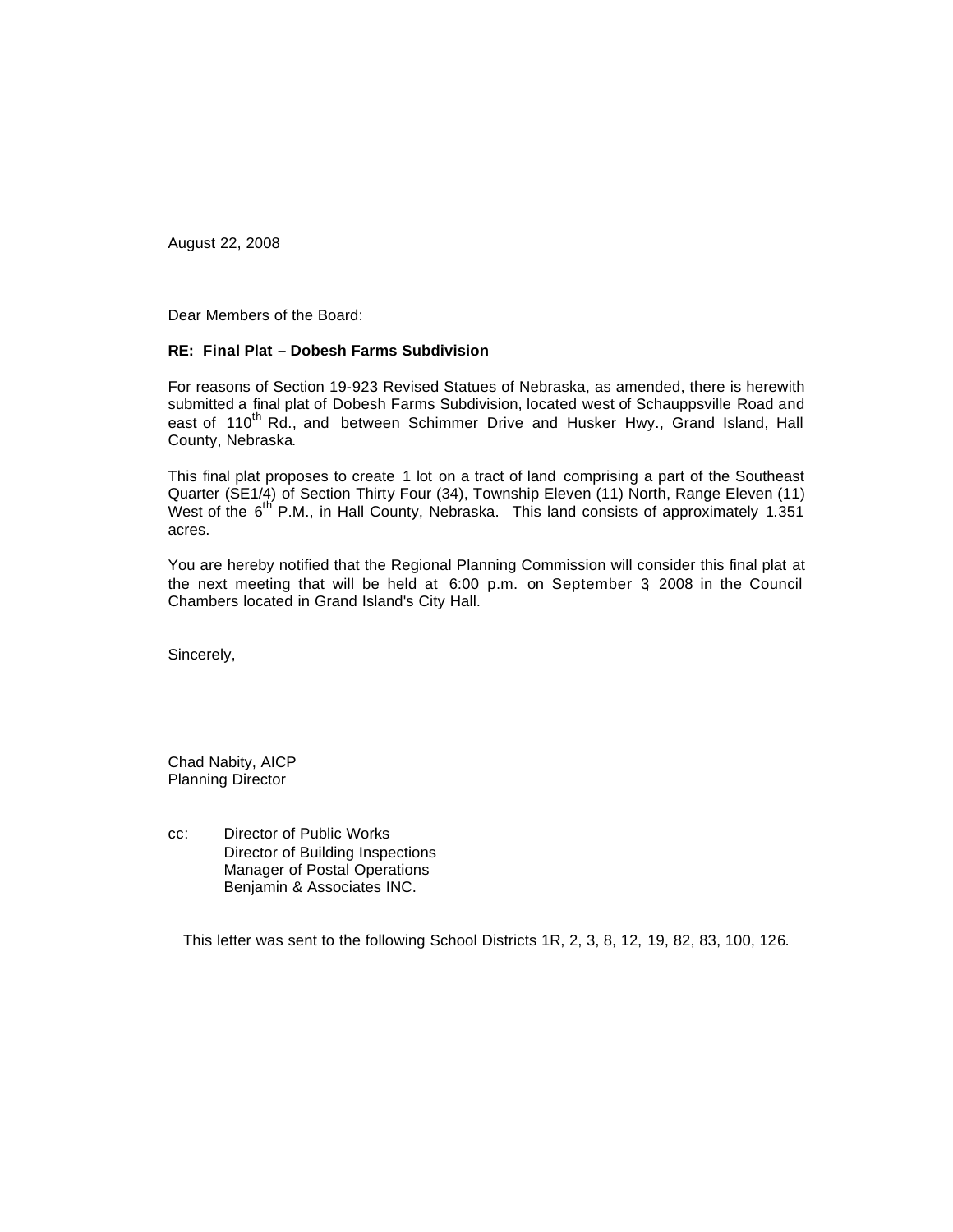